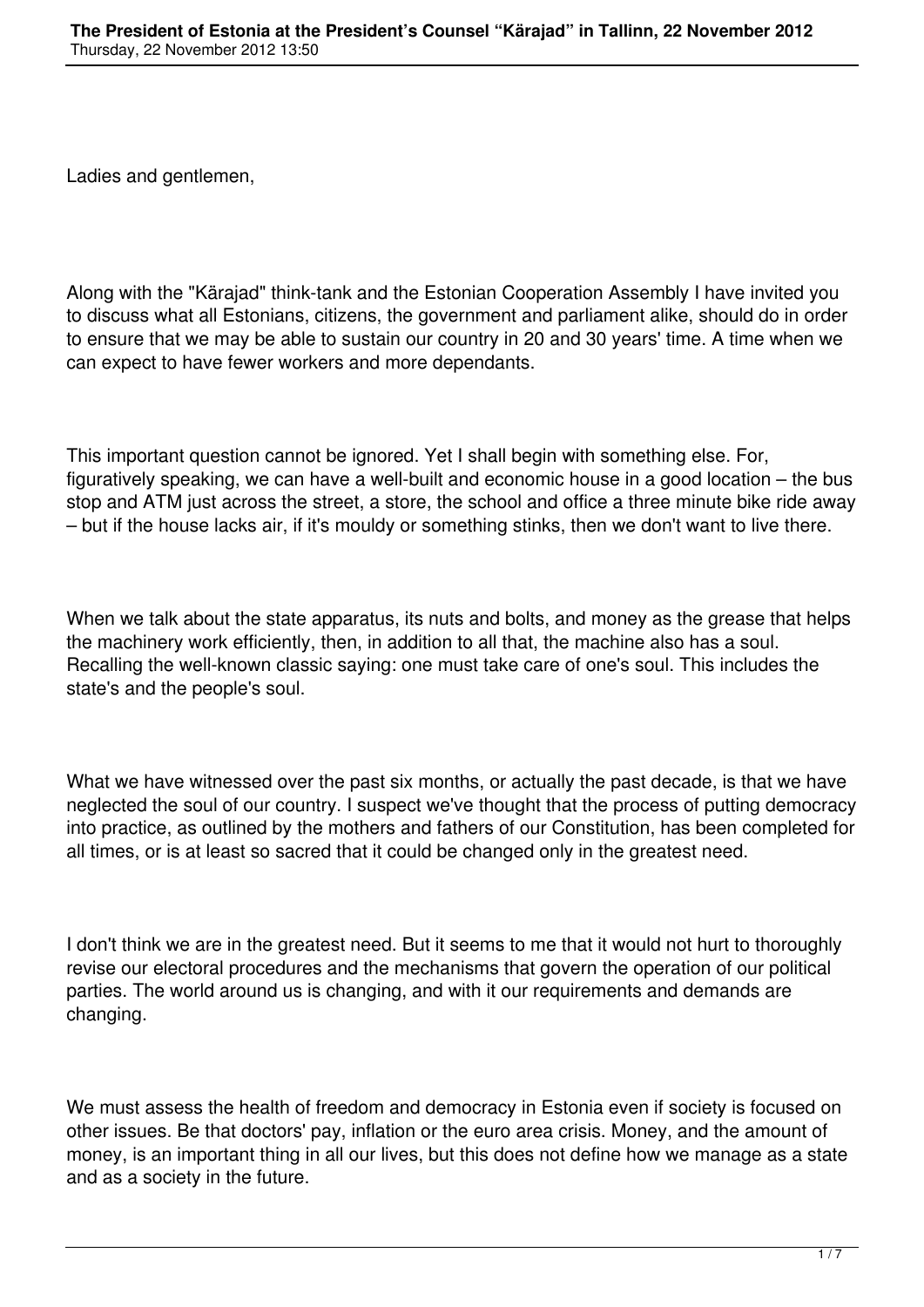Kaido Kama was spot on in a recent TV interview when he said: back then – that is twenty years ago – people didn't go into politics. People went to build their state.

They did so from their heart. Out of a sense of mission. They were inspired by values and ideals. They were encouraged by a tremendous resolve to restore their state. They were inspired by all that the Estonian people had been kept from by force for some fifty years.

Our best men and women, often merely boys and girls, began to build Estonia. And this is the reason why many of us have a special relationship to our state that people elsewhere do not have. Almost all Estonians aged 35 or above have witnessed the birth of our state, freedom and democracy. They have been its creators and the first bricklayers in the construction of our state.

This has been our good fortune, it means we're involved. But it also lays upon us the burden of responsibility to make sure that no-one spoils it all. And we are justified in being worried and disgruntled when someone actually begins to spoil it all and starts to usurp our state.

I think that this feeling of involvement is unique. I doubt that the people of the so-called old democracies feel as strongly that their state is the work of their own hands, the fruit of their own minds.

The sweet sense of restoring Estonia and building it with our own hands spurred us on to assume projects that in fully developed democracies and bureaucracies would get caught up in a net of political calculations, personal ambition and rivalry.

Rights, interests, pay and perks – in the beginning we thought very little about them in Estonia. That came a bit later, along with painful decisions, choices and confrontations.

At this time it became obvious that having our own state would not immediately make everyone rich and happy. This became apparent when the big, common projects were substituted by smaller goals. And probably also when it began to appear that we had achieved the goal of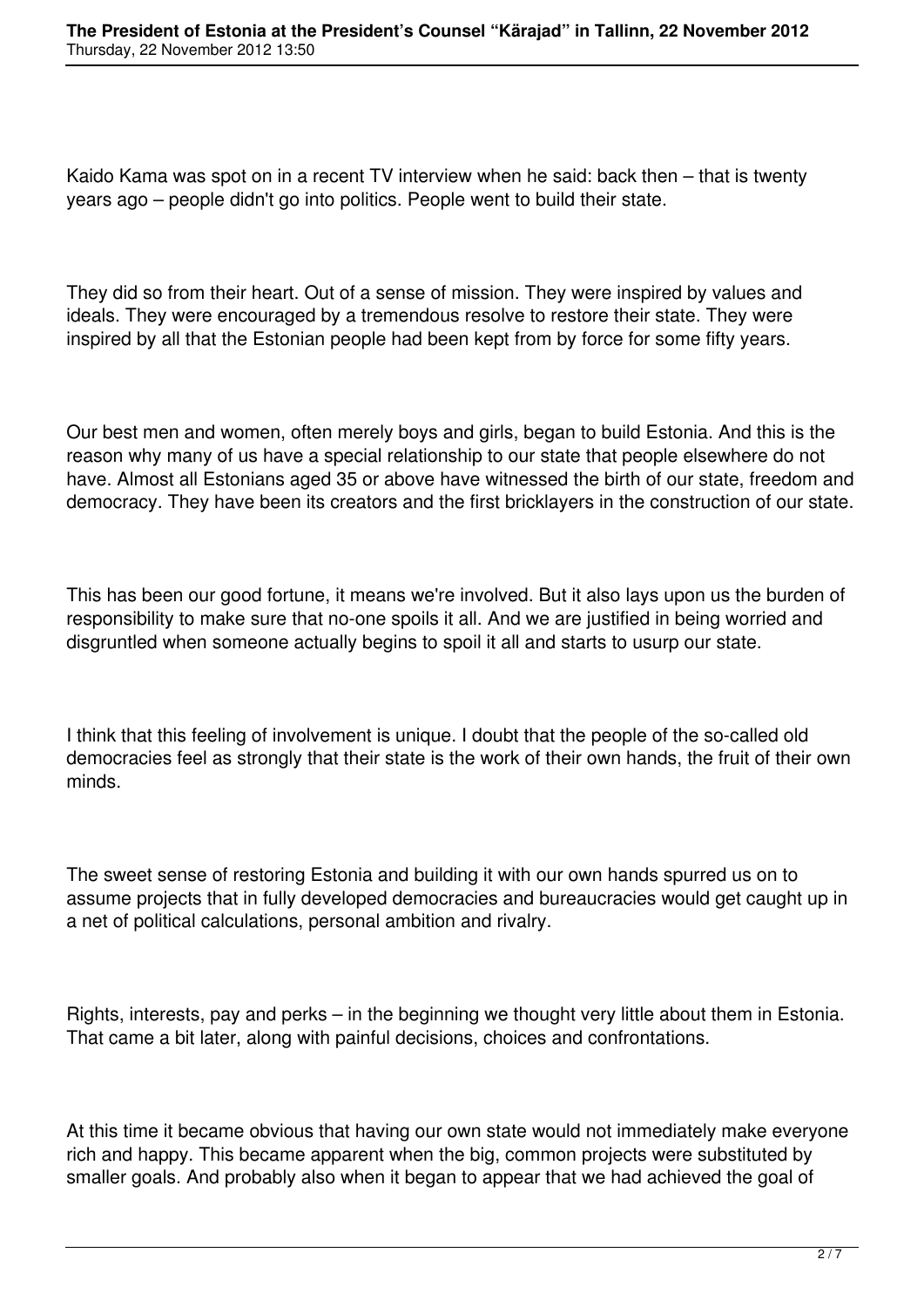having our own state and that this was irreversible, or in other words: "Jack, damn it, we're saved".

But along with all that it also became clear what distinguished us from mature democracies. Political culture, the art of compromise. The realisation that the true essence of democracy is majority rule in defence of the minority. That Estonia's only option for survival and development is to be open and to care about everyone who lives in Estonia and who wants to come here.

This, my dear friends, is something that those young Estonians have witnessed who have had the opportunity to study in European and other countries' universities. This is something that all those have experienced who have pursued their careers elsewhere or have even been born abroad, but who would now like to return to Estonia.

Most of them lack the first-hand experience of restoring Estonia. On the other hand, they know how things should be run in a normal democracy. I am pleased to hear their voices resound increasingly clearly in Estonia. Yet I am worried by the fact that those voices are not listened to enough, that those voices fail to have an effect on our people's actions.

These people do not agree with lots of things that have been done here over the past twenty years. They see that instead of the big picture there's an image in a much smaller and more rigid frame. Anything that threatens to blur or break this frame creates a lot of fear, opposition, repulsion and aloofness.

And along with fear and a psychologically explicable survival instinct the will to do something, to do something differently and interestingly, to take risks is reduced. We have become afraid of change.

We must overcome this, and as the good owners of our state we must work to ensure the success of our country and the increasing wellbeing of our people. In order to make sure that as many as possible could live here as well as possible.

Dear friends,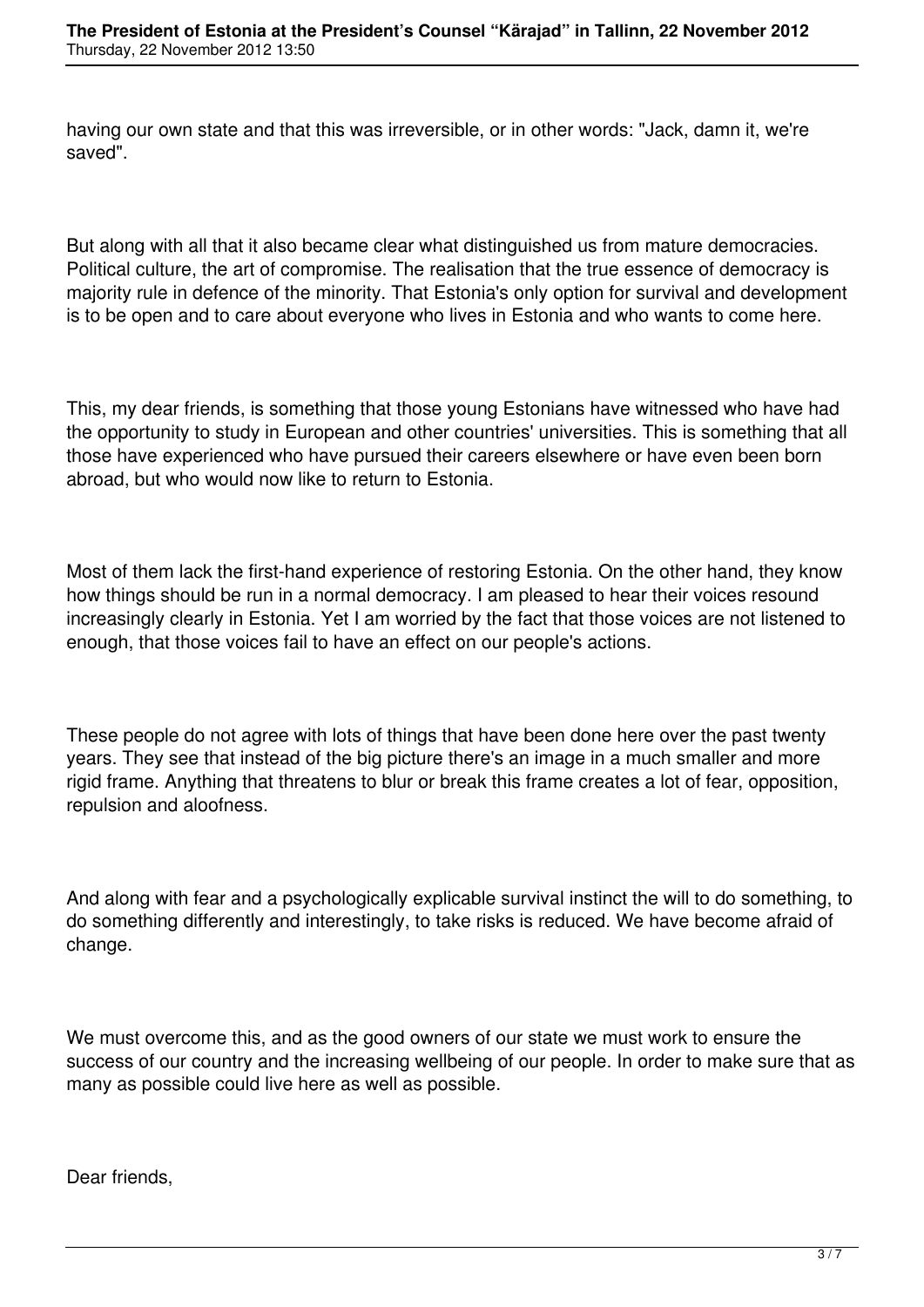I would like to draw a conceptual line here. I shall continue with a matter that also requires our attention despite all our present problems and questions.

We probably don't have any other choice but to face the question of what we can and cannot do. We must do so with a clear goal in mind – that it may be possible to live and succeed here also in thirty years' time.

In spite of our self-pity, there are things that we are exceptionally good at. I could never have dreamt that the European Union and the USA would take our IT-solutions and e-governance so seriously.

Either due to smartness or because of austerity, we have set up large systems in a way that we spend and thankfully waste a lot less money and time compared to many other developed countries.

In the field of defence, we have already found creative solutions in NATO – there we do things prudently, we do things that we have the resources and wits to do. But we do not do other things, for instance air policing.

In comparison, allow me to look at Greece. If we take into account the proportional difference in population, Estonia should have an air force with fifty fighter jets.

But such comparisons don't work in all fields.

Is our hospital system optimal? Are our administrative divisions and the arrangement of local life the best and most sustainable way to provide our citizens with services? Is our practice of adopting the arrangements and models of larger states wise and sustainable, or should we instead commit ourselves to discovering solutions that suit us best and are optimal specifically for us?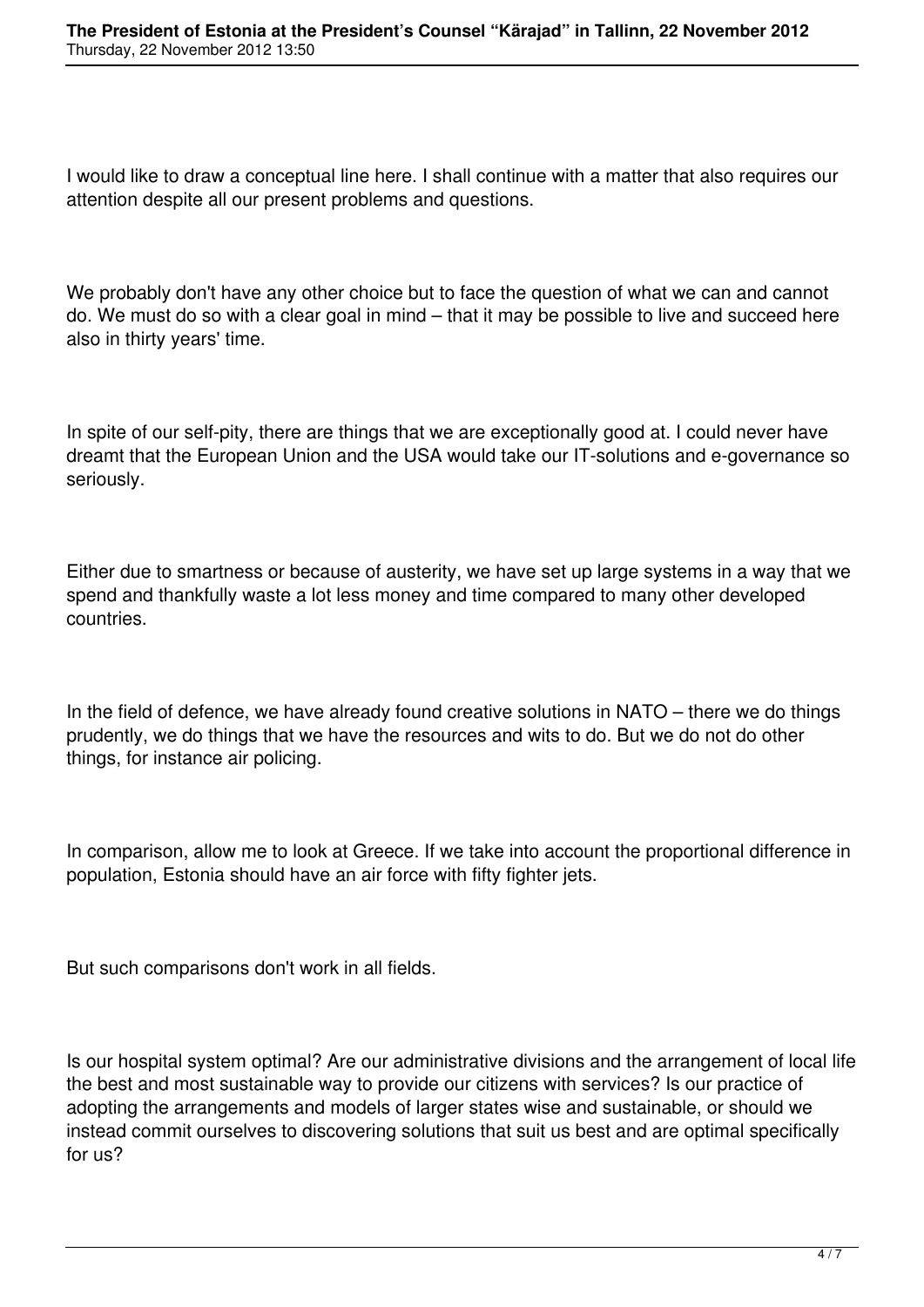What do we have to do in order that Estonia may not turn into a national park, as a banker once said? Or should we instead give up, consider this to be inevitable and make sure it will be as painless as possible?

We must discuss these and many other questions. This is what debates like today's are for. That Estonia may have a bold and public discussion. That different developments and scenarios may be debated over instead of political point scoring.

Nor do we really have any other alternatives, because current population trends do not predict anything bright. According to the Estonian National Audit Office there will be 100,000 fewer workers in 2030 than today. For every person who works there will be one who is dependant, either someone who is young, elderly or ill.

It is of course possible to raise the age of retirement and to maintain a stable level of workers in this way, but this will only be reasonable if the elderly remain healthy and active, and as long as we can offer them jobs that correspond to their skills and abilities.

No serious statistician or economist calculates a prognosis for more than three to five years. Especially at a time during which the course of the crisis in the euro area as well as further abroad remains unclear.

Yet we can mathematically claim that if the labour market loses three per cent of its workforce – and this is the annual prognosis for Estonia – then those who keep a job must work three per cent harder. Unfortunately this only goes for profits. At the same time costs go up due to the rise in the number of dependants. As a result, the shortage has to be compensated by even more efficiency, higher taxes, borrowing or a cut in expenses.

If in the case of companies we can quite easily imagine what a three per cent rise in efficiency would have to look like, then the state actually has to do the same.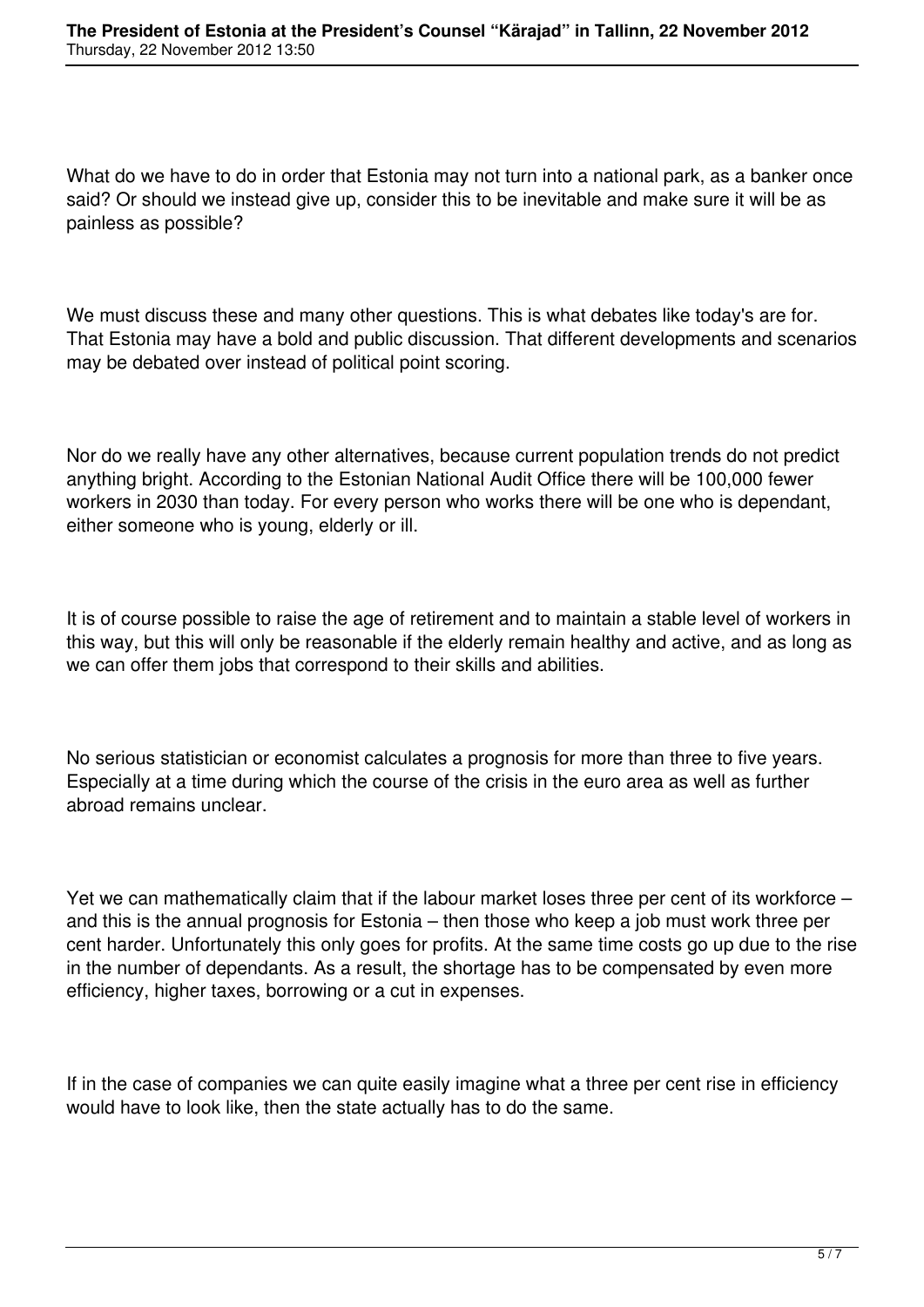So let us discuss the options we have to sustain our state more efficiently without a loss in living standards. We have no other choice. We need these changes in the coming years and I am pleased that the Estonian Cooperation Assembly has promised to dedicate itself to this task and to come up with concrete proposals.

Ladies and gentlemen,

One final point.

If we want to progress as a society and as a state – and I presume this is what we want – then we cannot avoid certain agreements on style.

In my opinion, as a small country of barely more than a million brains, our bench is too short to permit destructive behaviour that in larger countries may not be a problem at all.

If you call someone an idiot in the USA or in Germany, it does not create a lasting problem. (Although I dare say this has been a problem for almost fifteen years in the US Congress with its 435 + 100 members). But already in Finland with its five million inhabitants you cannot do it.

For us, however, it creates a heap of problems. Or as I have put it elsewhere: a country half the size of Copenhagen can manage, but from time to time we must think what we can and what we cannot do. How large a network of embassies does half of Copenhagen need? Does the Danish capital have its own defence forces and border control? No. But we do.

We may dream of an Estonian space shuttle, our very own nuclear submarine, or organising the Olympics, but we understand that it's impossible.

The same goes for our behaviour in relation to others. We may think that we can insult each other as they do in America's politicised radio and TV shows, but we forget that there one never has to sit at the same table with the person being insulted because their child and yours go to